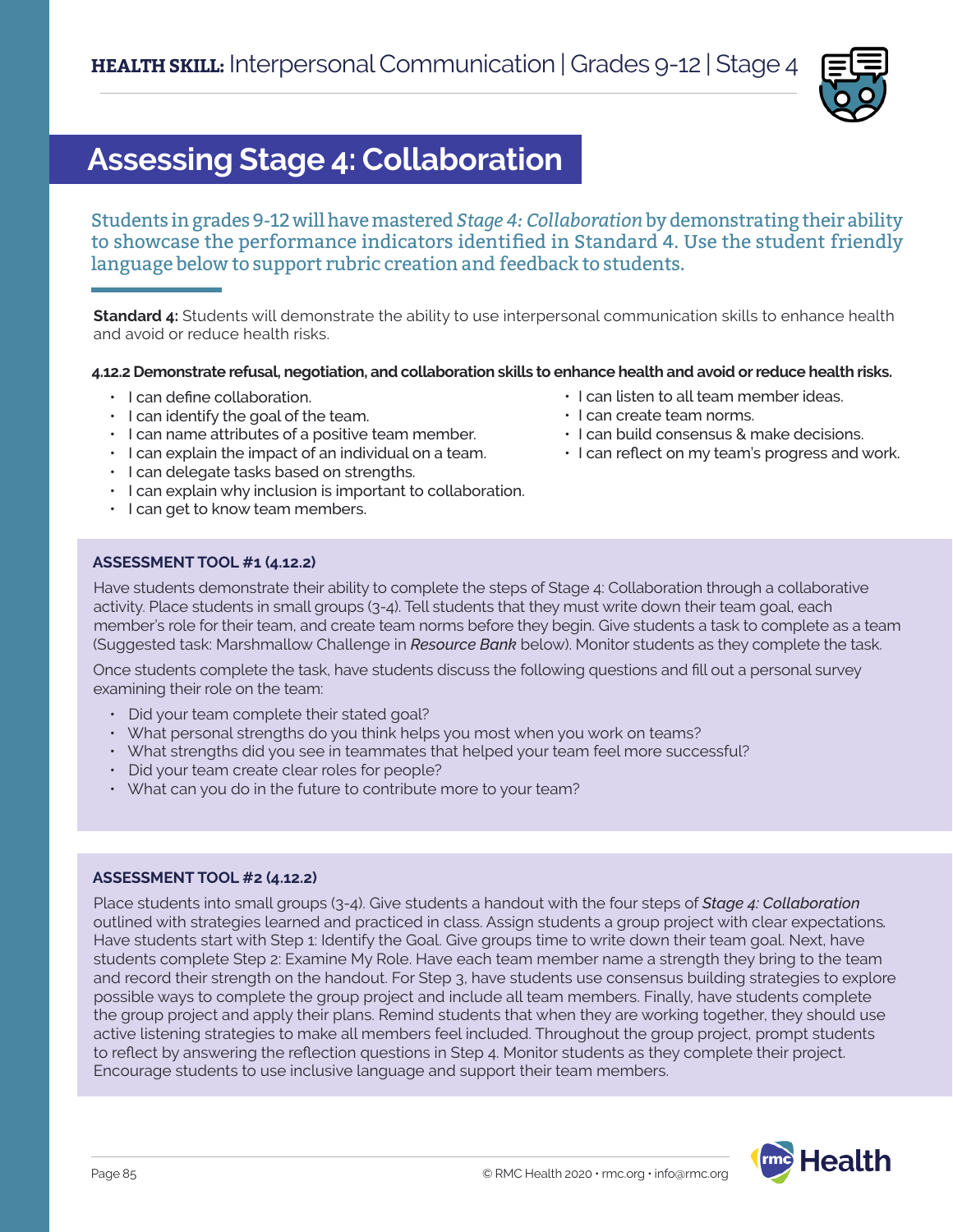

# **Content Area Connections**

Build content understanding through connections with other courses. Share suggestions with teachers to develop plans for content overlap and student language connections.

The use of effective collaboration skills helps to create a safe and welcoming classroom. When planning for partner or group work, use the strategies learned in *Stage 4: Collaboration* to reinforce healthy ways of communicating. Explicitly teaching students collaboration strategies will ensure that students are set up for success and using common language. For example, when collaborating to complete a science experiment, students can identify the team's goal, create team norms, and use strategies to include all team members. Other content areas can also build time for students to provide feedback during collaborative work.

Utilize content structures and topics in classrooms to reinforce student understanding and to support ongoing student development. *Stage 4: Collaboration* can be used across content areas when students are working in groups or partners. Remind students to consider how they can use the strategies learned to contribute to more effective teams.

Reinforce the understanding that effective collaboration can help in all areas of life by exploring the following questions with students across contents. Add specific content information in place of the italicized words as necessary. These questions are meant to be used when students are collaborating with others, during partner or group work, or when reflecting on how working with others has gone. These questions are a guide for independent reflection when students are challenged to understand how best to collaborate when making decisions or completing work as a team.

- What is the team's goal for *this situation*?
- What strengths can you offer the team to help them achieve *this goal*?
- What was your job during *this work*?
- How could you include the people in your team during *this* activity?
- How did your behavior help your team?
- How did your behavior hurt your team?

# **VOCABULARY REINFORCEMENT:**

Utilize the vocabulary words below to reinforce student understanding and to showcase the ability to use words across content areas. For example, an entire grade-level team can decide to teach these words within the specific contexts of their classes to deepen understanding of vocabulary and language use.

*team, collaborate, inclusion, feedback, norms, goals, effective, negotiate, consensus*